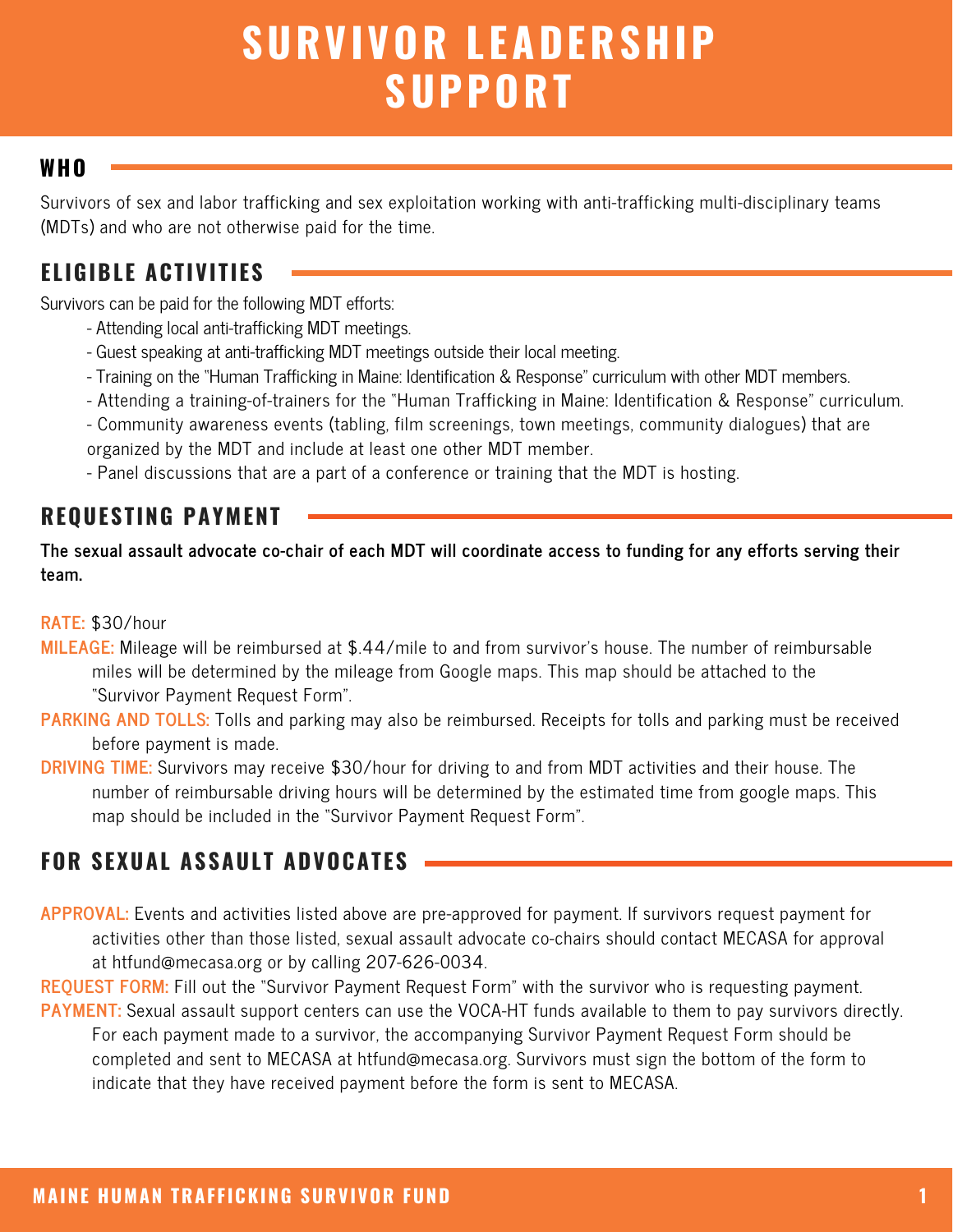**FORM A:** FOR SURVIVOR LEADERS

**Name:**

**MDT activity description:**

#### **Date of activity:**

| Time Spent at MDT Activity | $- X $30 = $$            |
|----------------------------|--------------------------|
| Time Spent Driving**       | $222 - 2 \times $30 = $$ |
| Total Miles Driven**       | $---X $.44 = $$          |
| Tolls                      | \$                       |
| Parking                    | \$                       |
| <b>TOTAL:</b>              | \$                       |

#### **\*\*Attach Google map directions for all travel requests.**

Once complete, give this form to the sexual assault advocate MDT co-chair for processing. After they pay you, sign below to acknowledge receipt of payment.

#### **RECEIPT OF PAYMENT**

|                     | received \$_____________ for the above outlined services. |
|---------------------|-----------------------------------------------------------|
| Signature           | Date                                                      |
| <b>Printed Name</b> |                                                           |